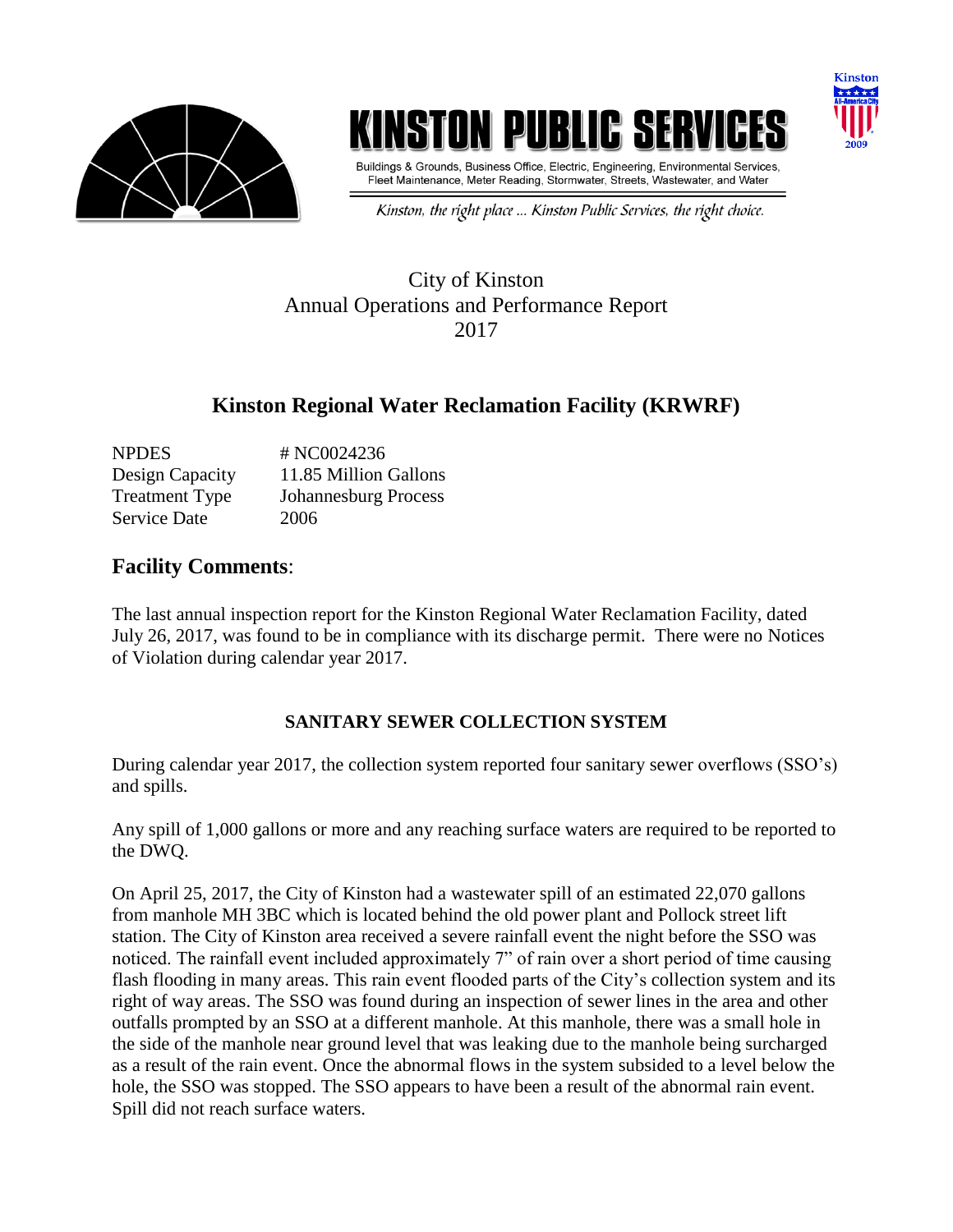Also on April 25, 2017, the City of Kinston had a wastewater spill of 180,000 gallons from manhole MH 114J located at the corner of Springhill street and Herritage street. As previously stated, the City of Kinston received a severe rainfall event the night before the SSO was noticed. This rain event flooded parts of the City's collection system for a period of time causing the flows in the system to exceed its current capacity, and therefore result in a temporary overflow. As soon as the SSO was detected, City staff began working at the contributing lift stations to equalize the flow at the manhole until the SSO was stopped. Once the SSO was stopped, staff began an inspection of all sewer lines in the area and other outfalls to check for any other conditions that could have contributed to the event. The SSO appears to have been a result of the abnormal rain event. The spill did reach surface waters (unnamed tributary to the Neuse River). The affected area was disinfected with lime and vaccumed up by the City's Jet/Vac truck.

On May 02, 2017, the City of Kinston had a wastewater spill of 101,700 gallons from manhole MH 114J located at the corner of Springhill street and Herritage street and MH 115AD located on Springhill Street; Utility Cut approximately 200 feet south of the intersection of Herritage Street and South Street. The Neuse River rose to flood stage and above (expected peak = approximately 23 feet), inundating major outfall areas and other areas of the City's sewer collection system. The added flows to the system caused by the flooding resulted in an overflow at the manhole at Herritage Street and Springhill Street, the manhole on Springhill Street, and the utility cut on Herritage Street. As soon as the SSO was detected, staff began working to install concrete riser sections over the manhole at Springhill and Herritage to contain the overflow. Staff also installed approximately 7 vertical feet of concrete middle sections over the existing manhole and compacted sandclay material around the outside base of the concrete extensions.This implementation prevented loss of sewer from the manhole at Springhill and Herritage, but once a certain head level was reached, sewer began to leave the system at an upstream manhole on Springhill Street and from a utility cut in Herritage Street approximately 200 feet south of South Street. We further inspected the sewer lines in the area from a boat, but no conclusive evidence was found in regards to a cause of the overflow. Staff monitored the situation throughout the days until the event ended. The SSO appears to be a result of the Neuse River Flooding as there was a direct correlation between the event and the Neuse River Levels. The spill did reach surface waters (unnamed tributary to the Neuse River). The affected area was disinfected with lime and cleaned up.

On June 06, 2017, the City of Kinston had a wastewater spill of 1,800 gallons from manhole MH 114J located at the corner of Springhill street and Herritage street. The Kinston area received a severe rainfall event the night of the SSO causing flash flooding in many areas and several streets to become non-passable. The rain event flooded parts of the City's collection system for a period of time causing the flows in the system to exceed its current capacity, and therefore result in a temporary overflow. As soon as the SSO was detected, staff began working at the contributing lift stations to equalize the flow at the manhole as much as possible until the SSO stopped. The spill did reach surface waters (unnamed tributary to the Neuse River). The affected area was disinfected with lime and cleaned up.

In all referenced spills in 2017, the City of Kinston Public Services Department confirmed that all spills, repairs and cleaning of the surrounding areas were properly addressed. The City also notified the Division of Water Quality in all incidents.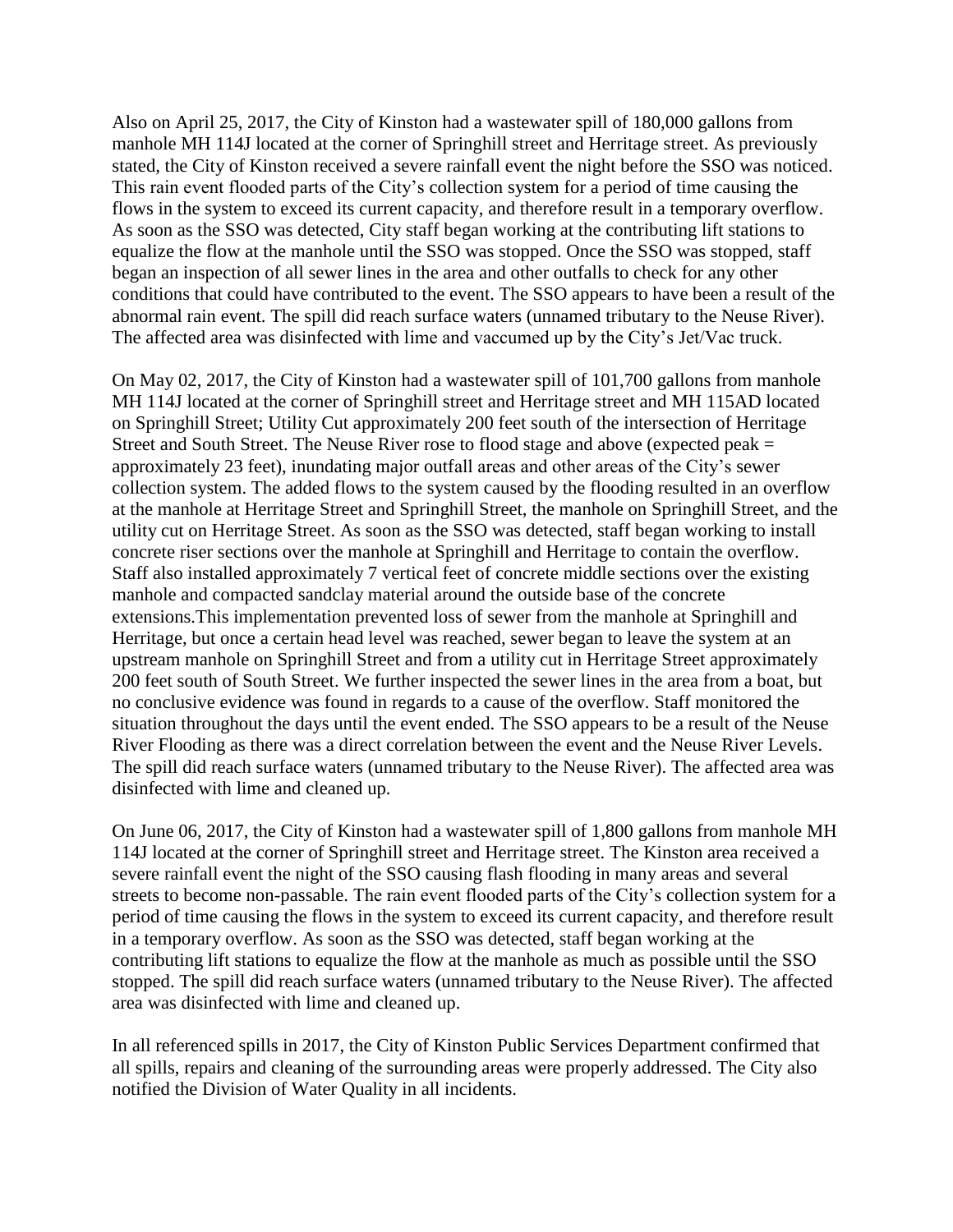As of this report, the City believes that none of the above referenced SSOs resulted in any fish kill or impairments of the surface waters.

The City of Kinston received a Notice of Violation on June 29, 2017, in reference to the spill events of April 25, May 02, and June 24, 2017. No fines were associated with the NOV.

The last annual inspection report for the collection system is dated September 27, 2017.